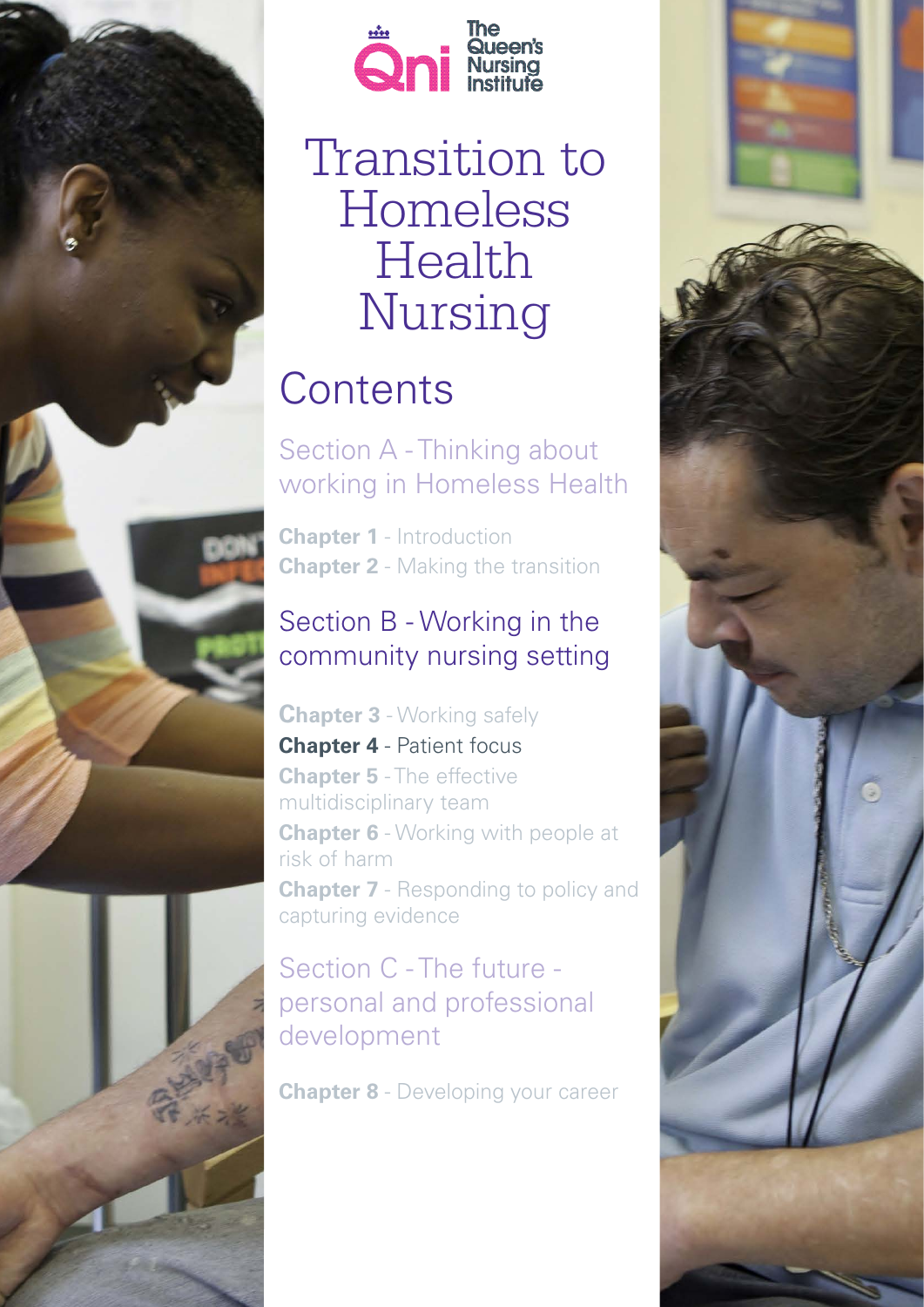

# Section B - Working in the community nursing setting

#### **Chapter 4** - Patient focus

Completing this chapter will enable you to:

- identify common health conditions
- understand the importance of health assessment and long term patient engagement
- understand some of the additional complexity when working with tri-morbidity
- promote creative care planning and harm reduction
- access other resources and networks of support.

#### Introduction

The key to effective homeless health care is engagement. It requires "consistent, positive and high quality relationships in which trust and respect are key factors<sup>1</sup>." The success of engagement can be measured by continued attendance at a healthcare setting rather than a one-off consultation.

Aim to do everything to encourage the patient to return for a follow up appointment, but anticipate they may not and plan accordingly. If issues are identified on the first contact, try to complete as much of the treatment as possible and help the patient to prioritise their health needs. However, it is rarely possible to fix everything at once. You can spend valuable time building trust with your patients and encouraging them to continue with the process over more than one appointment. As you become more experienced in the role, you will become better placed to provide basic physical and mental health care nursing services and in cementing patient trust and building patient relationships over time.

This chapter will help you understand the range of conditions people may present with, and some of the approaches, methods and skills you will be using in your practice. It also introduces some key documents, which will help you, focus on the patient in your nursing practice.

#### Assessment

The beginning of relationship building can be the assessment of an individual's health by a nurse. The QNI has developed a Health Assessment Tool<sup>2</sup> to guide good practice in exploring opportunities for health improvement, illness prevention and management and enhanced quality of life. In it, the recommendation is that assessment of a person can be used to:

- meet and explore a patient's health needs, requirements and goals
- explore underlying health conditions requiring treatment
- offer clinical judgement on medical needs (if you have the specialist skills to do so)
- offer support, encouragement and advice
- work with the individual to develop strategies for looking after their own health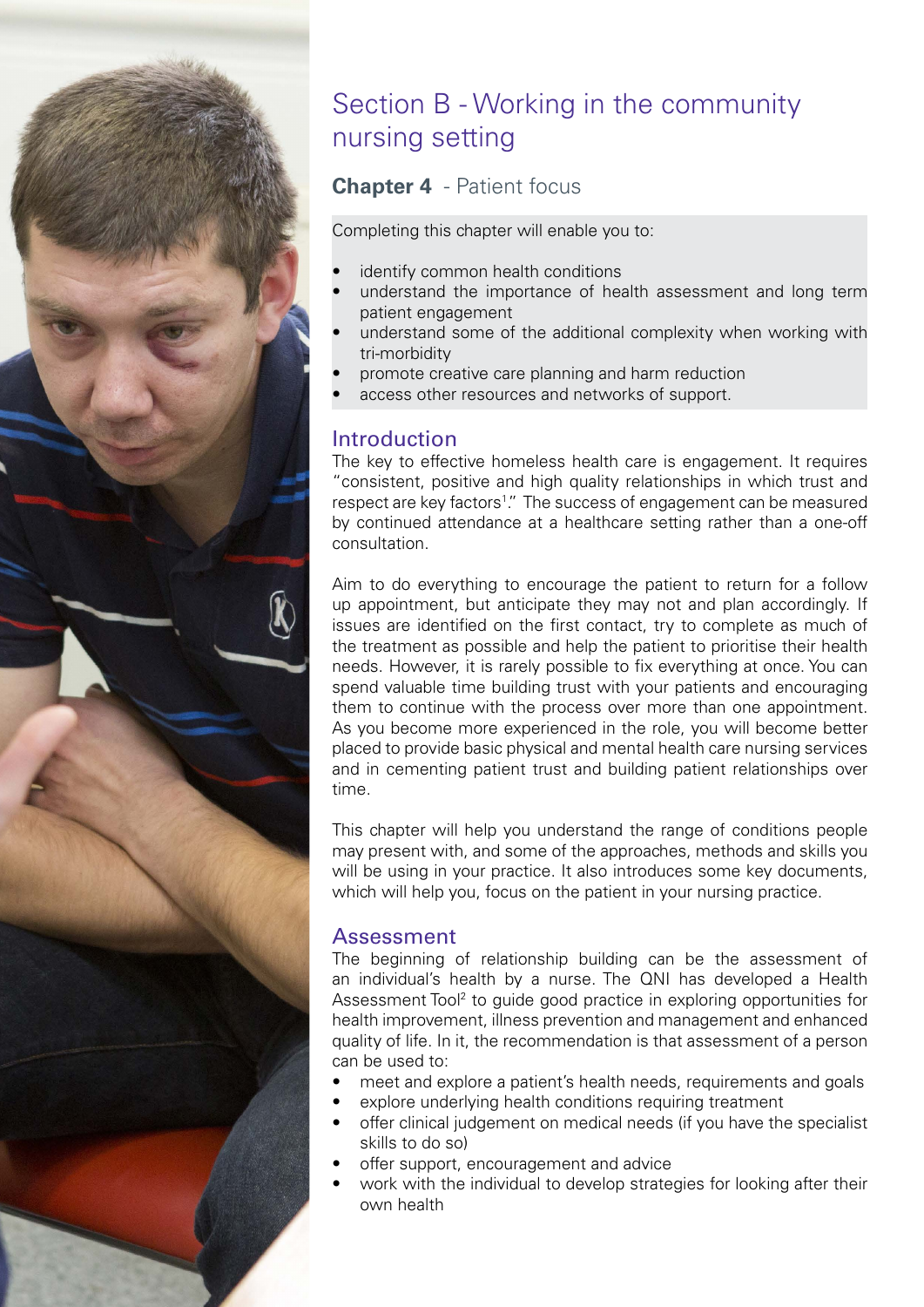guide people to value their health as important

Assessment is a core skill and as you transition into your role, you will have the opportunity to develop some of these skills. This is also an opportunity to encourage your patients to access primary care services. Low levels of GP registration and use among people who are homeless are well documented<sup>3</sup>.

In primary care, a clinical patient record system is used, which has templates for holistic health checks, which include cardiovascular disease risk, sexual health, blood borne virus screening, drug, and alcohol use and foot care. Popular clinical patient record software includes Emis web and SystmOne. Other systems exist for recording patient health status. If you have never worked with one of these systems before, it is a good idea to get well familiarised with the system and its capabilities so that you can use it with speed and accuracy and maximize your face-to-face contact time with the patient.

On clinical patient record software, you can enter the read codes provided in the QNI Homeless Health Assessment Tool to create a holistic health assessment template tool ready to use in practice. The assessment need not happen all at once and may be split between a registration appointment, a new patient health check and perhaps subsequent appointments, as further needs are identified.

#### Common conditions

Working with homeless patients, you are likely to see a huge range of acute and chronic illness, some of which you are unlikely to see in non-specialist general practice (see figure 4.1).

| Type of conditions      | <b>Minor conditions</b>                                                                                                                                         | <b>Acute conditions</b>                                                                                                                                                                        | Long term<br>conditions                                                                                                                                                                                         | Intervention for<br>prevention                                                                                                                     |
|-------------------------|-----------------------------------------------------------------------------------------------------------------------------------------------------------------|------------------------------------------------------------------------------------------------------------------------------------------------------------------------------------------------|-----------------------------------------------------------------------------------------------------------------------------------------------------------------------------------------------------------------|----------------------------------------------------------------------------------------------------------------------------------------------------|
| <b>Mental Health</b>    | Low mood<br>$\bullet$                                                                                                                                           | Psychosis<br>$\bullet$<br>Anxiety state<br>Panic attack<br>$\bullet$<br>Korsakoff's<br>$\bullet$<br>Psychosis<br>Suicidal Ideation<br>NPS/Drug<br>induced                                      | Schizophrenia<br>$\bullet$<br>Psychosis<br>$\bullet$<br>Depression<br>$\bullet$<br>Bi-polar disorder<br>$\bullet$<br>Personality disorder<br>$\bullet$<br>Post-Traumatic<br>$\bullet$<br><b>Stress Disorder</b> | Mindfulness<br>$\bullet$<br>Motivational<br>$\epsilon$<br>Interviewing<br>Referral to social<br>$\bullet$<br>Prescribing                           |
| Trauma &<br>Orthopaedic | Strains &<br>$\bullet$<br>sprains<br>Minor head<br>$\bullet$<br>injuries                                                                                        | Fractures<br>$\bullet$<br>Head trauma                                                                                                                                                          | Chronic Back Pain<br>$\bullet$<br>Osteoarthritis<br>$\bullet$                                                                                                                                                   | Exercise<br>$\bullet$<br>Awareness of<br>posture                                                                                                   |
| <b>Skin</b>             | Infestations<br>$\bullet$<br>Infections<br>$\bullet$<br>Foot trauma &<br>$\bullet$<br>injuries Sun-<br>stroke<br>Minor injuries,<br>$\bullet$<br>cuts, bruising | Abscesses &<br>$\bullet$<br><b>Cellulitis</b><br>Thermal injuries<br>$\bullet$<br>(frostbite, trench<br>foot)<br>Skin cancers<br>$\bullet$<br>(BCC, SCC &<br>Melanoma)<br>Large open<br>wounds | Psoriasis<br>$\bullet$                                                                                                                                                                                          | <b>Sun Awareness</b><br>$\bullet$<br>Hygiene<br>education<br>Clothes /personal<br>washing facilities<br>Availability of<br>$\epsilon$<br>new socks |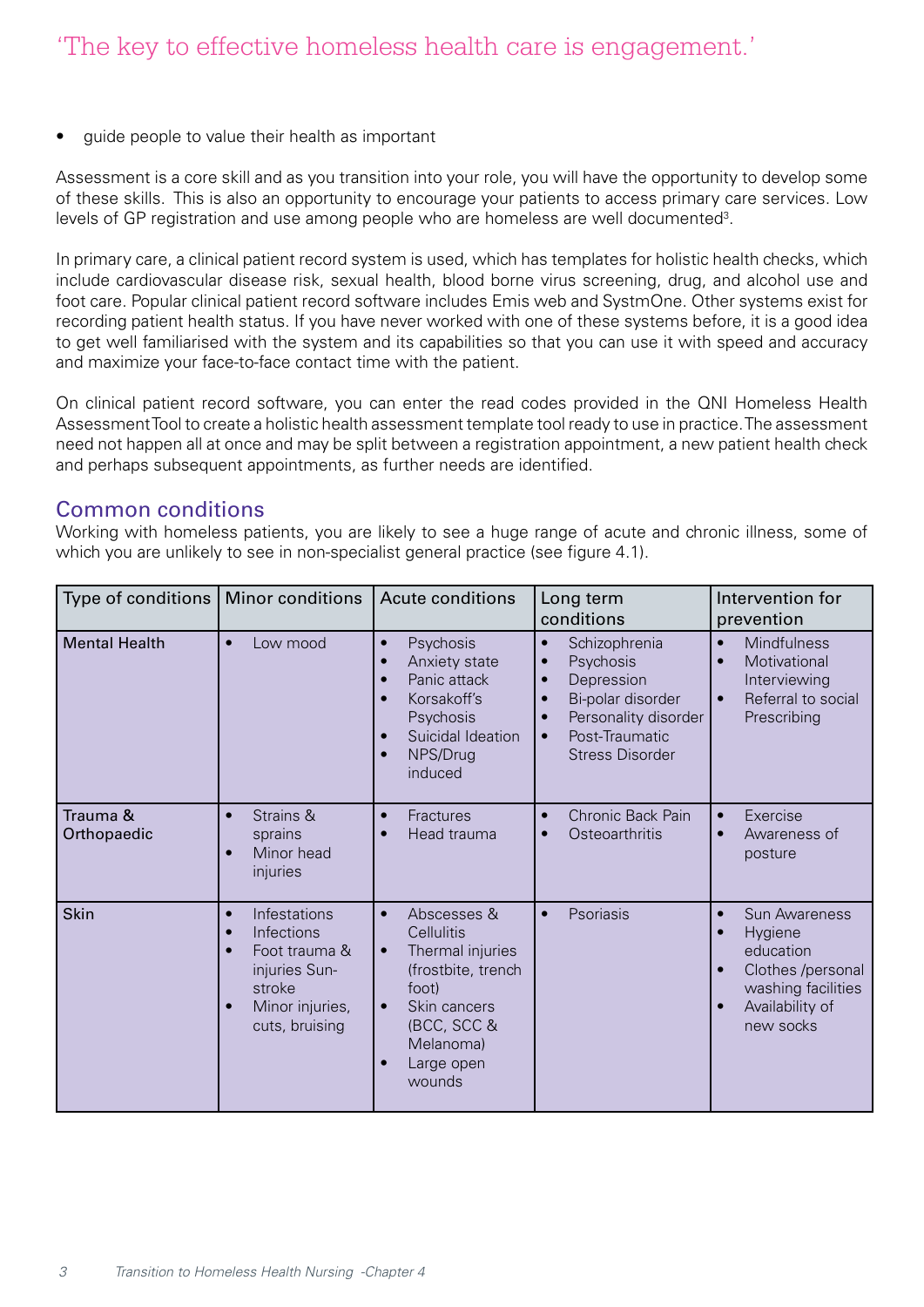|                          | Type of<br>conditions |
|--------------------------|-----------------------|
|                          | Respiratory           |
|                          |                       |
| W EN HA                  | Gastroin-<br>testinal |
|                          |                       |
|                          | Immuno-               |
| ,,,,,,,,,,,,,,,,,,,,,,,, | logical               |
|                          |                       |

| Type of<br>conditions | Minor<br><b>Conditions</b>                                                                                             | Acute<br>conditions                                                                                                                                                                                                                                                                                                                                             | Long term<br>conditions                                                                                                                                                                                                                                                                                                        | Intervention<br>for prevention                                                                                                                                                                                                                                                                                |
|-----------------------|------------------------------------------------------------------------------------------------------------------------|-----------------------------------------------------------------------------------------------------------------------------------------------------------------------------------------------------------------------------------------------------------------------------------------------------------------------------------------------------------------|--------------------------------------------------------------------------------------------------------------------------------------------------------------------------------------------------------------------------------------------------------------------------------------------------------------------------------|---------------------------------------------------------------------------------------------------------------------------------------------------------------------------------------------------------------------------------------------------------------------------------------------------------------|
| Respiratory           | Viral<br>coughs,<br>colds<br>& sore<br>throats                                                                         | Acute lower<br>$\bullet$<br>respiratory<br>infection<br>Pneumonia<br>$\bullet$<br>- lobar, viral<br>and atypical<br>Influenza<br>$\bullet$<br><b>Tuberculosis</b>                                                                                                                                                                                               | <b>COPD</b><br>$\bullet$<br>Asthma<br>Lung Cancer                                                                                                                                                                                                                                                                              | $\bullet$<br>Influenza im-<br>munisation<br>Pneumonia<br>$\bullet$<br>immunisa-<br>tion<br>TB screen-<br>$\bullet$<br>ing, testing<br>& immunisa-<br>tion<br>Smoking<br>cessation<br>advice<br>Advice on<br>air pollution<br>/ breathing<br>exercises                                                         |
| Gastroin-<br>testinal | Dental<br>$\bullet$<br>caries<br>Loss of<br>teeth<br><b>IBS</b><br>Gastric<br>Reflux<br>Constipa-<br>tion<br>Diarrhoea | Oral cancers<br>$\bullet$<br>Acute Hepa-<br>$\bullet$<br>titis A, B, C<br>Peptic UI-<br>$\bullet$<br>ceration<br>Acute Pan-<br>$\bullet$<br>creatitis<br>Gastritis<br>$\bullet$<br>Hypoglycae-<br>$\bullet$<br>mia<br>Hyperglycae-<br>$\bullet$<br>mia<br><b>Diabetes</b><br>if low on<br>insulin and<br>also alcohol<br>independent<br>- life threat-<br>ening | Cirrhosis<br>$\bullet$<br>Chronic pan-<br>$\bullet$<br>creatitis<br>Chronic<br>$\bullet$<br>Hepatitis<br>B&C<br>Hiatus Her-<br>$\bullet$<br>nia<br><b>Diabetes</b><br>$\bullet$<br>Faecal incon-<br>$\bullet$<br>tinence<br>Oesopha-<br>$\bullet$<br>geal, gastric,<br>pancreatic,<br>liver, bowel<br>cancers<br><b>Stomas</b> | Provision of<br>$\bullet$<br>Oral health<br>information<br>Referral to<br>$\bullet$<br>community<br>dental ser-<br>vices<br>Advice for<br>$\bullet$<br>maintaining<br>oral health<br>if on metha-<br>done pro-<br>gramme<br>Provision of<br>$\bullet$<br>toothbrush-<br>es/paste<br><b>Diabetes</b><br>checks |
| Immuno-<br>logical    |                                                                                                                        | Hypothyroid-<br>$\bullet$<br>ism<br>Hyperthy-<br>roidism                                                                                                                                                                                                                                                                                                        | <b>Chronic Viral</b><br><b>Hepatitis</b><br><b>HIV</b><br>Iron deficien-<br>cy anaemia<br>Rheumatoid<br><b>Arthritis</b><br>Multiple<br>Sclerosis<br>Coeliac dis-<br>ease<br>Hypothyroid-<br>ism<br>Vasculitis<br>Lupus                                                                                                        | $\bullet$<br>Immunisa-<br>tion against<br>preventable<br>infection:<br>Human Papil-<br>$\bullet$<br>Ioma Virus<br>Diphtheria<br>$\bullet$<br>Tetanus &<br>$\bullet$<br>Polio<br>Measles,<br>$\bullet$<br>Mumps &<br>Rubella<br>Meningitis<br>$\bullet$<br>Hepatitis A, B                                      |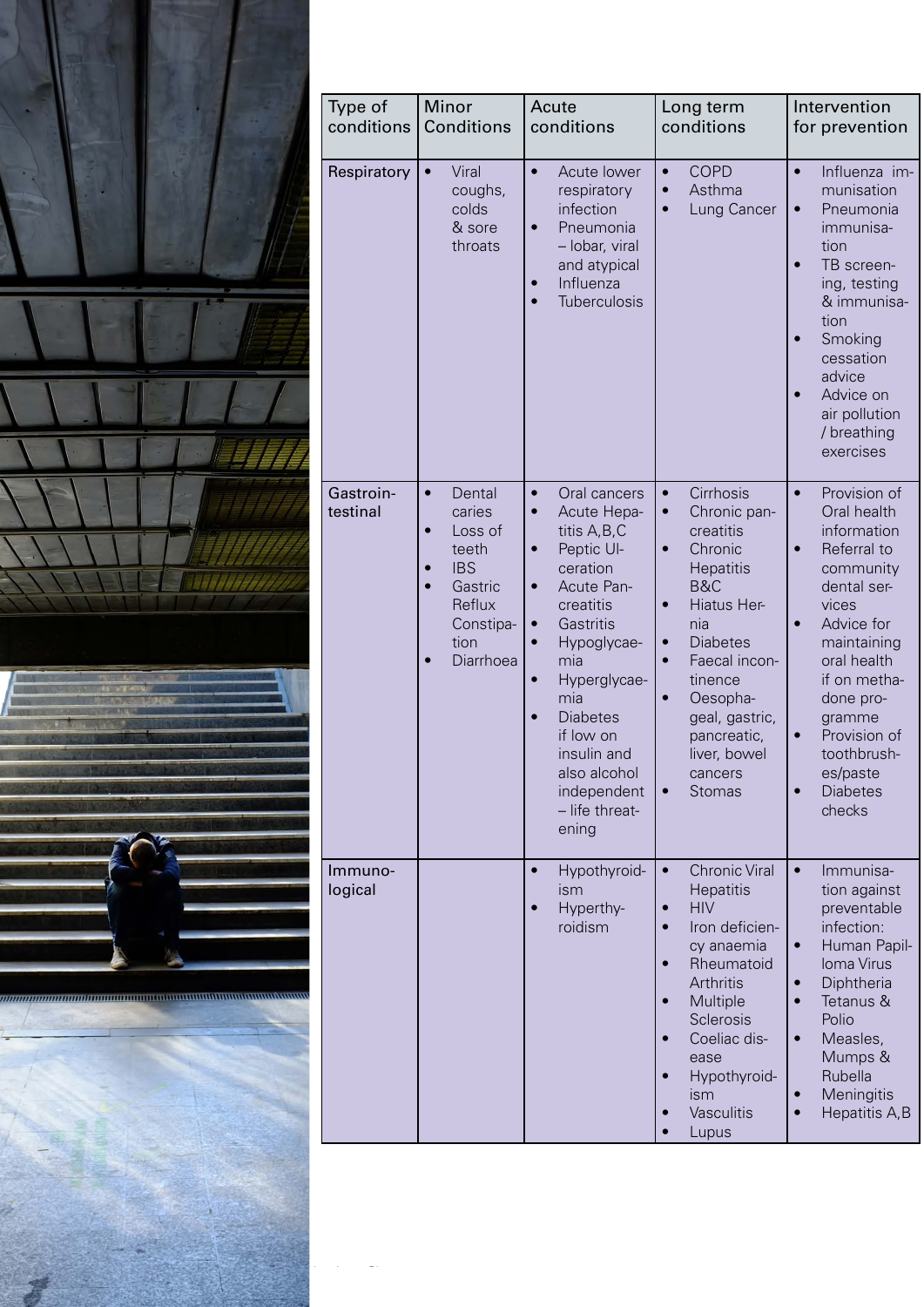'You are likely to see a huge range of acute and chronic illness, some of which you are unlikely to see in non-specialist general practice.'

| Type of conditions             | <b>Minor conditions</b>                                  | Acute conditions                                                                                                                                                                                                                                                              | Long term condi-<br>tions                                                                                                                                                                                                                          | Intervention for<br>prevention                                                                                                                                                                                                                                                                     |
|--------------------------------|----------------------------------------------------------|-------------------------------------------------------------------------------------------------------------------------------------------------------------------------------------------------------------------------------------------------------------------------------|----------------------------------------------------------------------------------------------------------------------------------------------------------------------------------------------------------------------------------------------------|----------------------------------------------------------------------------------------------------------------------------------------------------------------------------------------------------------------------------------------------------------------------------------------------------|
| Cardiovascular                 |                                                          | Thromboembolic<br>$\bullet$<br>events (DVT, PE)<br>Sub-Acute Bacte-<br>$\bullet$<br>rial Endocarditis<br>Septicemia<br>$\bullet$<br><b>Stroke</b><br>$\bullet$<br>Myocardial infarc-<br>$\bullet$<br>tion                                                                     | $\bullet$<br>Venous / arterial<br>leg ulcers<br><b>Coronary Artery</b><br>$\bullet$<br><b>Disease</b><br>Hypertension<br>$\bullet$<br>Cardiomyopathy<br>$\bullet$                                                                                  | Smoking<br>$\bullet$<br>cessation                                                                                                                                                                                                                                                                  |
| <b>Urinary Tract</b>           | <b>Urinary Tract</b><br>$\bullet$<br>Infection           | Kidney & bladder<br>$\bullet$<br>stones                                                                                                                                                                                                                                       | Urinary Inconti-<br>$\bullet$<br>nence                                                                                                                                                                                                             |                                                                                                                                                                                                                                                                                                    |
| Neurological                   | Minor head injury<br>$\bullet$                           | Head trauma<br>$\bullet$<br>Alcohol-induced<br>or withdrawal<br>seizures<br>Seizure<br>$\bullet$<br>Wernicke Korsa-<br>$\bullet$<br>koff syndrome                                                                                                                             | Alcohol re-<br>$\bullet$<br>lated brain injury<br>(ARBI)<br>Peripheral neu-<br>$\bullet$<br>ropathy<br>Epilepsy<br>$\bullet$<br>Multiple Sclero-<br>sis<br>Parkinson's<br>$\bullet$<br>Alzheimer's                                                 |                                                                                                                                                                                                                                                                                                    |
| Urological/Gynae-<br>cological | Erectile Dysfunc-<br>$\bullet$<br>tion                   | Pelvic Inflamma-<br>$\bullet$<br>tory Disease<br>Sexually Transmit-<br>$\bullet$<br>ted Infections                                                                                                                                                                            | Infertility                                                                                                                                                                                                                                        | Sexual Health<br>$\bullet$<br>Advice<br>Provision of con-<br>$\bullet$<br>traception<br>Routine Cervical<br>$\bullet$<br>Smear<br><b>Blood Borne</b><br>$\bullet$<br><b>Virus Advice</b><br>Alcohol Harm<br>$\bullet$<br><b>Reduction Advice</b>                                                   |
| Alcohol related                | Intoxication<br>$\bullet$<br>Alcohol related<br>seizures | Alcohol related<br>$\bullet$<br>seizures<br>Korsakoff's Psy-<br>$\bullet$<br>chosis<br>Wernicke's En-<br>$\bullet$<br>cephalopathy<br>Pancreatitis<br>$\bullet$<br>Acute hepatitis<br>$\bullet$<br>Gastritis<br>$\bullet$<br>Peptic Ulceration<br>$\bullet$                   | Peripheral neu-<br>ropathy<br>Cirrhosis<br>$\bullet$<br>Chronic Liver<br><b>Disease</b><br>Alcohol Depend-<br>ency<br>Cancers                                                                                                                      |                                                                                                                                                                                                                                                                                                    |
| Drug related                   | Intoxication<br>$\bullet$                                | Overdose<br>$\bullet$<br>Crack Lung<br>$\bullet$<br>Deep Vein Throm-<br>$\bullet$<br>bosis<br>Pulmonary Em-<br>$\bullet$<br>bolism<br>Septicaemia<br>$\bullet$<br>Encephalitis<br>$\bullet$<br>Endocarditis<br>$\bullet$<br>Abscesses<br>$\bullet$<br>Cellulitis<br>$\bullet$ | Limb Amputation<br>$\bullet$<br><b>Chronic Viral</b><br>$\bullet$<br>Hepatitis<br><b>HIV</b><br>$\bullet$<br>Chronic Obstruc-<br>$\bullet$<br>tive Pulmonary<br><b>Disease</b><br>Drug Psychosis<br>$\bullet$<br>Drug Depend-<br>$\bullet$<br>ency | Drug Harm Re-<br>$\bullet$<br>duction Advice<br>Needle Exchange<br>$\bullet$<br>Advice<br>HBV immunisa-<br>$\bullet$<br>tion<br><b>Blood Borne</b><br>$\bullet$<br><b>Virus Prevention</b><br>Naloxone Training<br>$\bullet$<br>& provision of kit<br>Overdose Pre-<br>$\bullet$<br>vention Advice |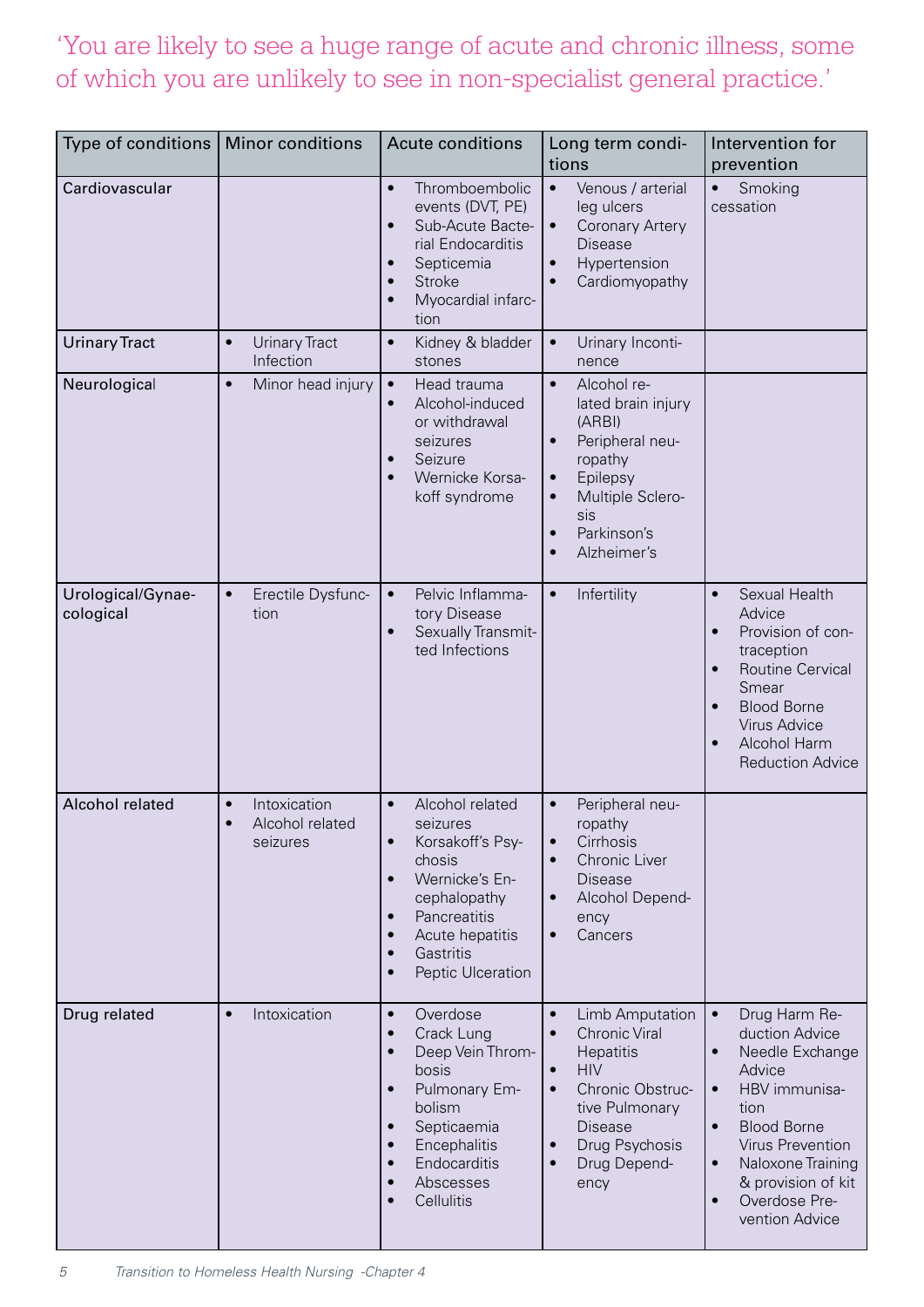

### Tri-morbidity

People who are homeless are often referred to as having 'tri-morbidity' which means having three general causes of disease or poor health... This typically means having a concurrent mental illness, a substance use disorder and physical health condition/s<sup>4</sup>. You may need to deal with all three at once.

As such, it will be very key to familiarise yourself with some of the common conditions and spend time with professionals who specialise in specific conditions, such as the local Hepatitis C and HIV nurses, to ensure you learn as much as possible and so you can support patients into treatment as easily as possible.

You will be involved in care planning in order to address the range of needs that a patient may present with; it is rarely a single issue. You will need to take into account personal beliefs, health (mental and physical), family history, social circumstances (housing and relationships), and ethnic and cultural norms in order to work out a holistic and realistic care plan. Where appropriate, you should refer the patient on for more specialist care.

#### The impact of homelessness

You will need to work together with the patient to consider the impact of homelessness on their condition, not just in relation to the illness itself but also in their ability to manage it effectively. This will involve good problem solving skills.

You may have to think around problems like:

- How will patients experiencing homelessness store medicines safely, especially if they have a large prescription (some medicines need to be refrigerated, others are controlled substances)?
- How could patients improve their diet if they currently have no access to a kitchen or regular income?
- Where can patients access toilet facilities, if they are living on the streets?

Solutions to these problems require flexible medical staff. It is imperative to have a good knowledge of local amenities such as day centres and the times they can be accessed for food and showers. Visit them yourself, so you can try to influence things like providing healthy meals and snacks. Working together with other organisations is key to successful holistic care to people who are homeless.

Although not all people who are homeless have an alcohol and drug misuse problem, it is necessary for nurses working in this field to have a basic grounding in the subject, as in many cases substance misuse plays a significant role in the patients' lives. It is important to understand referral pathways and the organisations that can offer support when the patient is ready.

#### Health promotion and illness prevention

Your role will include health promotion and education, supporting patients to take responsibility for improving their health and wellbeing. This could include providing immunisations against infectious diseases, promoting good foot health, and giving safety and harm reduction advice.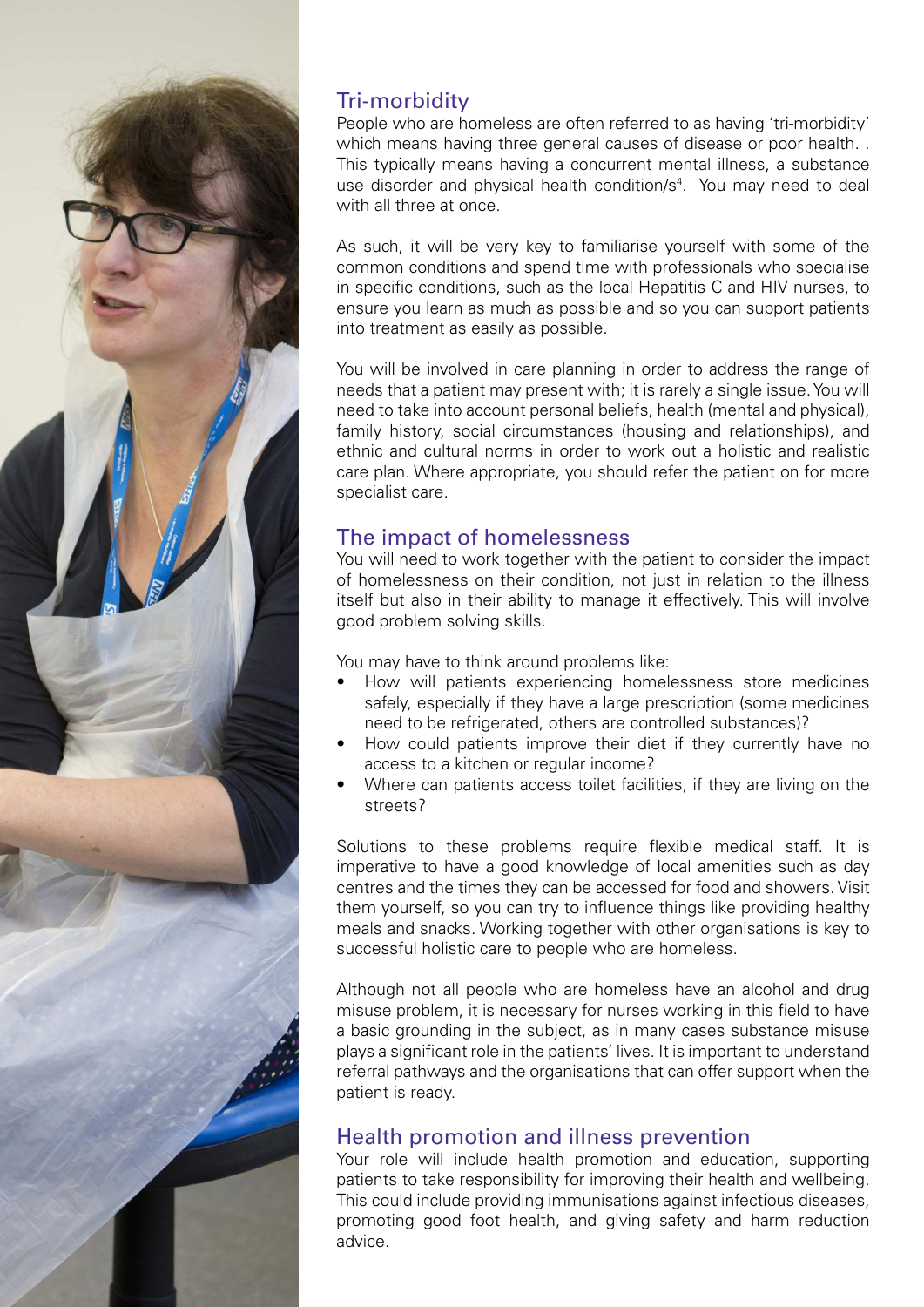### 'A major cause of death for people experiencing homelessness is alcohol-related liver disease.'

Studies and practice experience have shown that people experiencing homelessness are interested in improving their health<sup>5</sup>. These studies found that engagement increased when patients were involved in helping to develop health promotion activities. It is therefore essential that health promotion and illness prevention strategies form part of any healthcare package for people experiencing homelessness. All Our Health is a health promotion guide produced by Public Health England. [All Our Health](https://www.gov.uk/government/publications/homelessness-applying-all-our-health/homelessness-applying-all-our-health) features a section on homelessness.

Examples of health promotion can relate to each season such as flu vaccines, sun safety, and staying warm in winter. Increasingly, nurses are using additional skills like motivational interviewing to assist patients to make changes in their lives, such as to reduce alcohol consumption or smoking.

You will also be involved in signposting patients to the most appropriate source of information to assist them in making the right choices for them. This might include helping patients to develop their own personal care plans. The QNI Health Assessment Tool<sup>6</sup> provides examples of individual patient care plans that might be useful.

### **Activity 4.1**

A middle-aged man with Type 2 Diabetes and experiencing homelessness, wants to improve his condition. Given his housing needs, how would you tailor your public health message to support him to improve his health?

#### Management of conditions

The care ordinarily provided to people with long term conditions can become more complex with patients experiencing homelessness, both because of the likelihood of tri-morbidity and because of the impact of their homelessness. For example, even if the patient is registered with a GP, contacting them for care reviews are far less likely to be successful if they have no address or contact telephone number. Attendance may be further limited by a lack of transport or intoxication. It is important to have or be a link person who can chase people to get them to attend an annual review, accompany them, and offer to work with the patient's GP practice.

Your role is to ensure that patients (and their carers if relevant):

- can access diagnostic services
- can store and use medications
- have appropriate lifestyle advice
- are educated to manage their condition
- have an individual care plan (if appropriate)

#### End of life care

You may also be involved in caring for people who have life-limiting illness. The term 'end of life care' includes wider aspects of care of the dying, e.g. supportive, palliative and terminal care that could go on for the last weeks, months or years of life. Macmillan nurses and palliative care nurses will be included in the wider multi-disciplinary primary care team and will work closely with GPs and other nurses in sharing expert knowledge and providing support when caring for those patients at the end of life. End of life care can be more challenging with people experiencing homelessness, in terms of identifying symptoms, sourcing suitable care, and liaising with family members. The expectations of patients, professionals and other services can at times be in conflict.

A major cause of death for people experiencing homelessness is alcohol-related liver disease<sup>7</sup>. This and other terminal disease such as cancer require planning to ensure that the patient is enabled to live as well as possible until they die. The National End of Life Intelligence Network (2012) recommends the importance of identifying the approach of end of life as early as possible, to allow for appropriate care and support to be arranged. You should make links with your local hospice and offer its staff the chance to come out with you and vice versa. Palliative care approaches should be sensitive to the needs and wishes of the patients and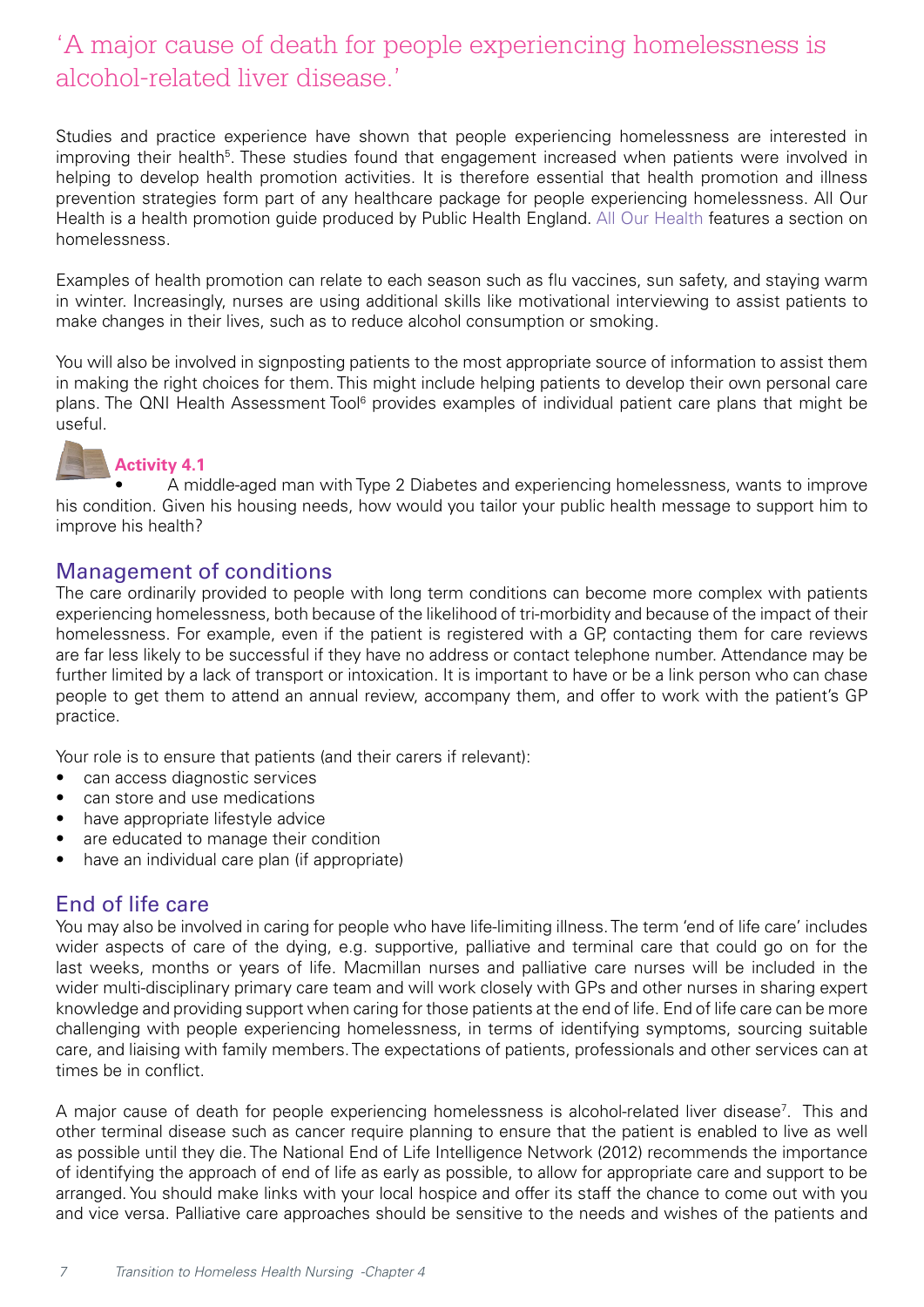

may include re-connection with relatives.

End of life care for a patient experiencing homelessness should also ensure meet national standards as laid out in Ambitions for Palliative and End of Life Care: A national framework for local action 2015-2020. This report by NHS England (with the backing of 26 national health organisations) agreed what good quality care at end of life looked like for patients and set key ambitions for palliative care in England.

#### **Figure 4.1 – 6 Principles of 'Ambitions for Palliative and End of Life Care: A national framework for local action 2015-20208 '**

The six key principles are:

- 1. Each person is seen as an individual
- 2. Each person gets fair access to care
- 3. Maximising comfort and wellbeing
- 4. Care is coordinated
- 5. All staff are prepared to care
- 6. Each community is prepared to help

#### Specialist nursing skills

There are fundamental clinical skills that are required when caring for patients experiencing homelessness. It is important to assess your own knowledge and abilities regarding certain conditions, either according to their prevalence within your practice or if you have a particular interest in an illness or condition. Some national health charities may be a valuable source for this type of information, as they will be current and up to date on treatments and initiatives relating to the national guidelines and strategies.

Alongside clinical nursing skills to treat some conditions that may be rare in the general population (such as trench foot), you will benefit from developing a wider body of knowledge in the following areas:

- Mental health and mental capacity
- **Safeguarding**
- Domestic violence
- **Addictions**
- Risk assessment
- Welfare
- Hospital discharge
- Enabling better access to healthcare
- Trauma informed care
- Lone working

[The knowledge and skills framework](http://homelesshealthnetwork.net/resources/homeless-health-knowledge-skills-framework/) created by the London Network of Nurses and Midwives Homelessness Group, gives a useful overview of the kind of knowledge required to develop in this nursing specialism.

#### Advocacy and assertive behaviour

Another specialist skill you will need is advocacy. Advocacy means 'giving support to another person to help them express their views and wishes, and to help make sure their needs are heard<sup>9</sup>'. You will need to establish personal authority and assertiveness in order to influence other health and social care professionals, colleagues and patients to promote good quality care.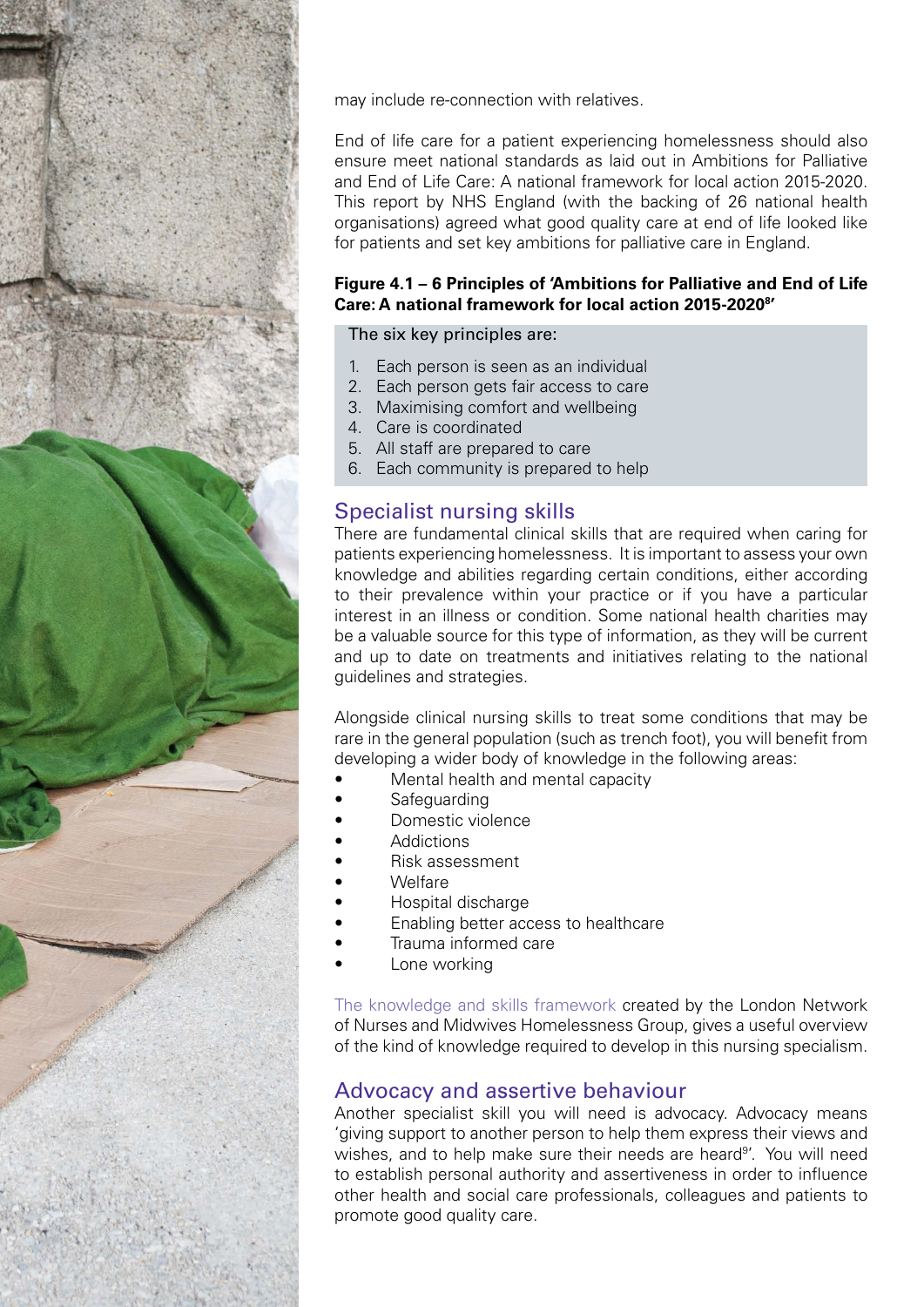## 'Being assertive does not always mean getting what you want, but it can help you achieve a compromise.'

The goal of assertive behaviour is to stand up for patient's rights and act as an advocate. It may take time to gain respect and understand all the implications of homelessness on a patient and their family. Being assertive does not always mean you get what you want, but it can help you achieve a compromise. You will need to develop a deeper degree of self-awareness and belief in your ability to convey information with confidence and conviction. Attend support sessions with colleagues, as learning from each other's experiences can be very beneficial.

#### Quotes from experienced nurses

*'Know the service users, put your agenda away and learn to truly accept a person's right to self-determination while learning new ways to plug health promotion interventions.'*

'Deal with primary presenting need in order of priority negotiated between the patient and your ideas. Don't *worry about scale and number of problems to solve. The person has had these problems for some time so reassure the person (and yourself!) that they are now being attended to in order of importance but not everything can be done in one visit!'*

#### Building your resilience to maintain patient focus

In this work, it is very important to access support on a regular basis, even if you don't feel you need it. Caring for patients experiencing homelessness can be mentally and physically demanding at times; you need to be aware that this may impact on your own emotional wellbeing. Your colleagues may be more experienced in this kind of caring and can be a 'listening ear' if you begin to feel overwhelmed. Supervision or case meetings are essential forums to air your thoughts and feelings about a patient. It gives a chance to share with colleagues any challenges you are facing when providing care and brainstorm solutions.

As mentioned in Chapter 2, you may have some tensions with other health professionals who have a limited understanding of your specialism. Educating others about the role, and its unique skills and challenges is an important part of maintaining patient focus. Here are some quotes from nurses that you may find useful:

#### Quotes from experienced nurses

*'Treat everyone with respect and dignity, listen with compassion and interest to your patients and learn that you cannot save everyone but you can still have a very significant impact on people's lives.'*

*'Don't feel you have to fix everything immediately, take time to listen to patients and find out what their priority is even if it's not their health.'*

*'You need to be flexible and recognise the chaotic lives your patients are living and try to work with this to get the best outcome.'*



#### Summary

Maintaining focus on the patient and their needs can be difficult in the environment of homeless health. People may be sleeping on the street, have severe mental health needs, have fled violence, and/or have experienced torture. They may need a lot of support to begin to trust working with

health professionals, or have limited English language skills or understanding of how the health system works.

As discussed in this chapter the types of conditions experienced by people who are homeless are very varied. They are at far higher risk than the general population of mental ill health, substance use–related conditions and infections. This should be acknowledged in your practice and reflected in any public health activity which you do.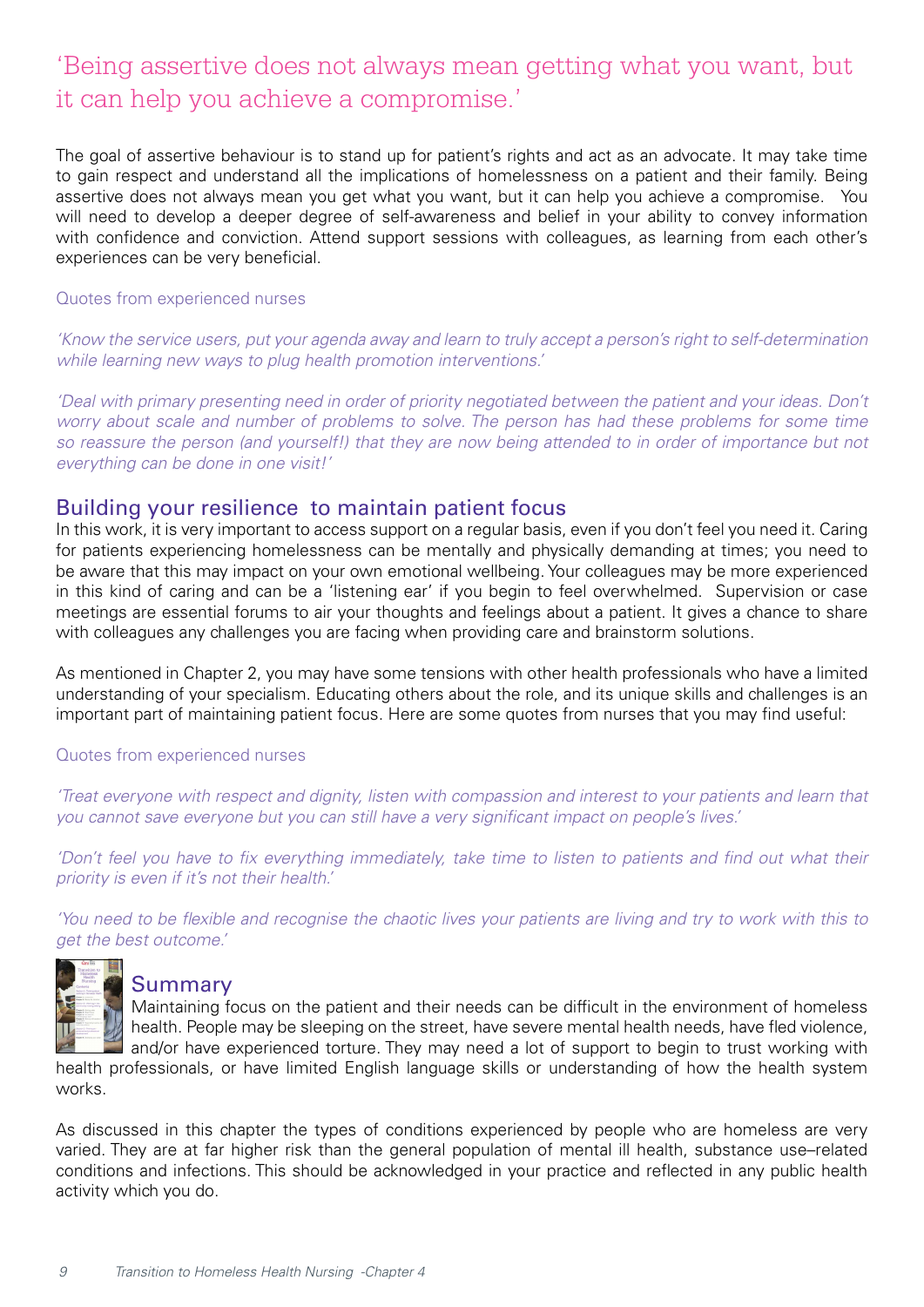*10 Transition to Homeless Health Nursing -Chapter 4*

The chapter has highlighted how people may be living with tri-morbidity, with multiple health problems and conditions. A nursing approach that looks at the person holistically, builds trust with them, cares for them and is ready to provide the information they need is more helpful than an attempt to 'fix' everything at once.

In response, you should develop knowledge of local homelessness services and visit as many as you can during your induction. You should link with key people, offer to hold clinics and help with GP registrations to encourage other services to consider and prioritise health. The complexity of this kind of care can seem overwhelming but sometimes just getting some support from colleagues or working with just one small thing that the person is keen to change can trigger other positive changes in their lives.

The chapter gives you an understanding about the value of being a strong health advocate, and the importance of continuing to develop your learning to provide the best possible patient-centred care for people experiencing homelessness.

#### Further learning resources

#### • Assessing the health of people who are homeless

[The QNI's Health Assessment Tool](https://www.qni.org.uk/explore-qni/homeless-health-programme/homeless-health-guides-reports/) was designed by homeless health nurses and aims to inform good quality specialist consultation with patients who are homeless. It can be used as a 'health MOT' with patients experiencing homelessness.

#### Skills and knowledge framework

If you want to learn what competencies and knowledge is required by the homeless health nurse then read [this framework](http://homelesshealthnetwork.net/resources/) designed by the London Network of Nurses and Midwives.

#### Pathway Commissioning Standards

The [Pathway Commissioning Standards](http://www.pathway.org.uk/wp-content/uploads/2014/01/Standards-for-commissioners-providers-v2.0-INTERACTIVE.pdf) highlight good practice in homeless healthcare and are a good source of reference.

#### Ambitions for Palliative and End of Life Care

The National Palliative and End of Life Care Partnership is a national network of organisations who together created [this strategy](http://endoflifecareambitions.org.uk/) for better end of life care.

#### Homelessness and end of life care resource pack

The homelessness charity St Mungo's created [a resource pack](http://www.mungos.org/endoflifecare) of learning for professionals around homelessness and end of life care.

#### elearning

The Royal College of General Practitioners [e-learning](http://elearning.rcgp.org.uk/) includes courses on alcohol, drugs and harm reduction and hepatitis B & C.

#### Realising the value programme

This [key national programme](https://www.england.nhs.uk/ourwork/patient-participation/self-care/value-prog/) from NESTA and the Health Foundation, is aimed at making the health service work more effectively with patients, communities and voluntary organisations with the aim to improve clinical outcomes and long term conditions management.